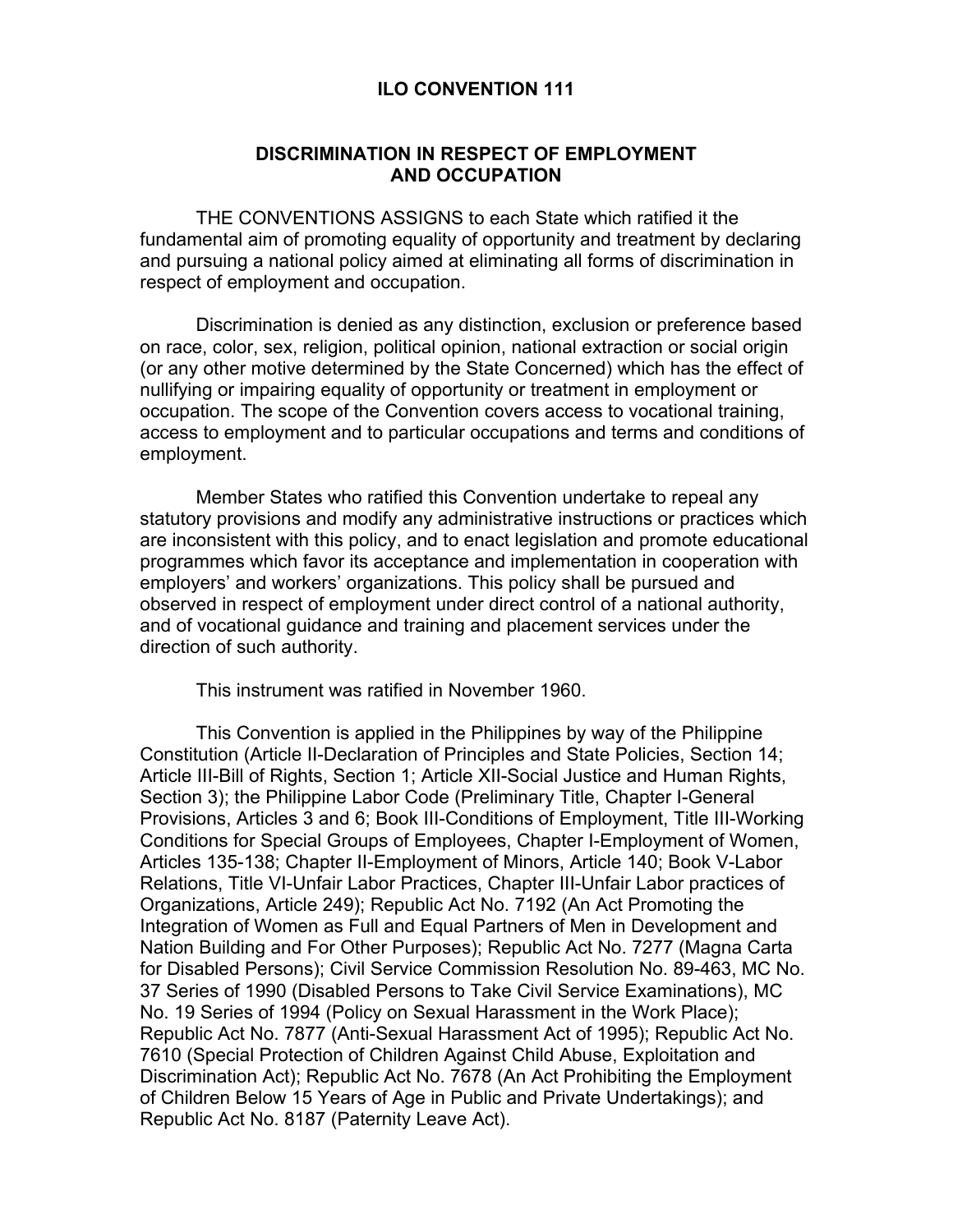### **TEXT OF CONVENTION NO. 111**

# **CONVENTION CONCERNING DISCRIMINATION IN RESPECT OF EMPLOYMENT AND OCCUPATION <sup>1</sup>**

The General Conference of the International Labour Organisation,

 Having been convened at Geneva by the Governing Body of the International Labour Office, and having met in its Forty-second Session on 4 June 1958, and

 Having decided upon the adoption of certain proposals with regard to discrimination in the field of employment and occupation, which is the fourth item on the agenda of the session, and

 Having determined that these proposals shall take the form of an international Convention, and

 Considering that the Declaration of Philadelphia affirms that all human beings, irrespective of race, creed or sex, have the right to pursue both their material well-being and their spiritual development in conditions of freedom and dignity, of economic security and equal opportunity, and

 Considering further that discrimination constitutes a violation of rights enunciated by the Universal Declaration of Human Rights,

Adopts this twenty-fifth day of June of the year one thousand nine and fifty-eight, the following Convention, which may be cited as the discrimination (Employment and Occupation) Convention, 1958:

# **Article 1**

1.)For the purpose of this Convention the term "discrimination" includes—

- (a) any distinction, exclusion or preference made on the basis of race, colour, sex, religion, political opinion, national extraction or social origin, which has the effect of nullifying or impairing equality of opportunity or treatment in employment or occupation;
- (b) such other distinction, exclusion or preference which has the effect of nullifying or impairing equality of opportunity or treatment in employment or occupation as may be determined by the Member concerned after consultation with representative employers' and workers' organisations, where such exist, and other appropriate bodies.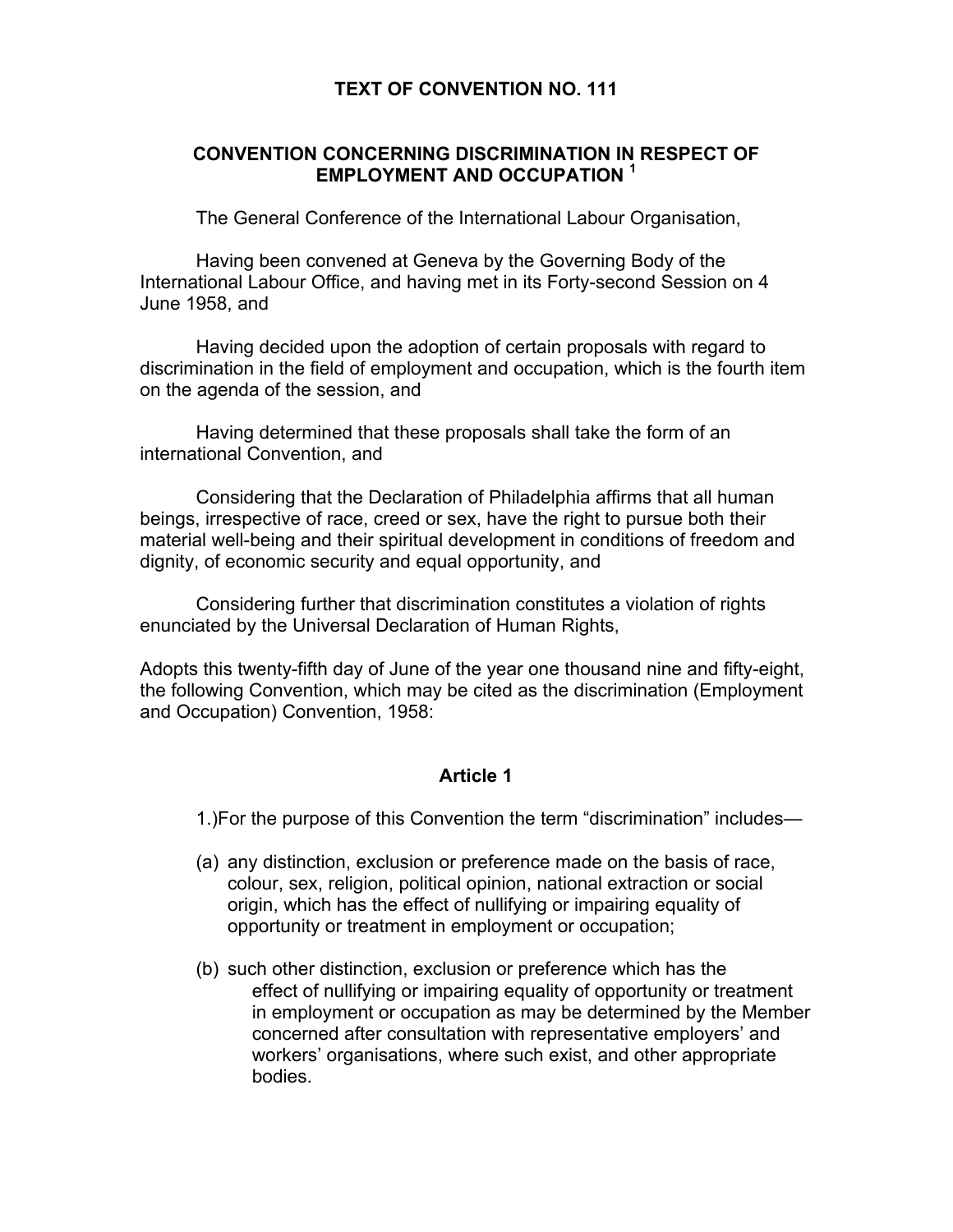1. Any distinction, exclusion or preference in respect of a particular job based on the inherent requirements thereof shall not be deemed to be discrimination.

2. For the purpose of this Convention the terms "employment" and "occupation" include access to vocational training, access to employment and to particular occupation, and terms and conditions of employment.

### **Article 2**

 Each Member for which this Convention is in force undertakes to declare and pursue a national policy designed to promote, by methods appropriate to national conditions and practice, equality of opportunity and treatment in respect of employment and occupation, with a view to eliminate any discrimination in respect thereof.

# **Article 3**

 Each Member for which this Convention is in force undertakes, by methods appropriate to national conditions and practice—

- (a) to seek the cooperation of employers' and workers' organisations and other appropriate bodies in promoting the acceptance and observance of this policy;
- (b) to enact such legislation and to promote such educational programmes as may be calculated to secure the acceptance and observance of the policy;
- (c) to repeal any statutory provisions and modify any administrative instructions or practices which are inconsistent with the policy;
- (d) to pursue the policy in respect of employment under the direct control of a national authority;
- (e) to ensure observance of the policy in the activities of vocational guidance, vocational training and placement services under the direction of a national authority;
- (f) to indicate in its annual reports on the application of the Convention the action taken in pursuance of the policy and the results secured by such action.

# **Article 4**

 Any measures affecting an individual who is justifiably suspected of, or engaged in, activities prejudicial to the security of the State shall not be deemed to be discrimination, provided that the individual concerned shall have the right to appeal to a competent body establishment in accordance with national practice.